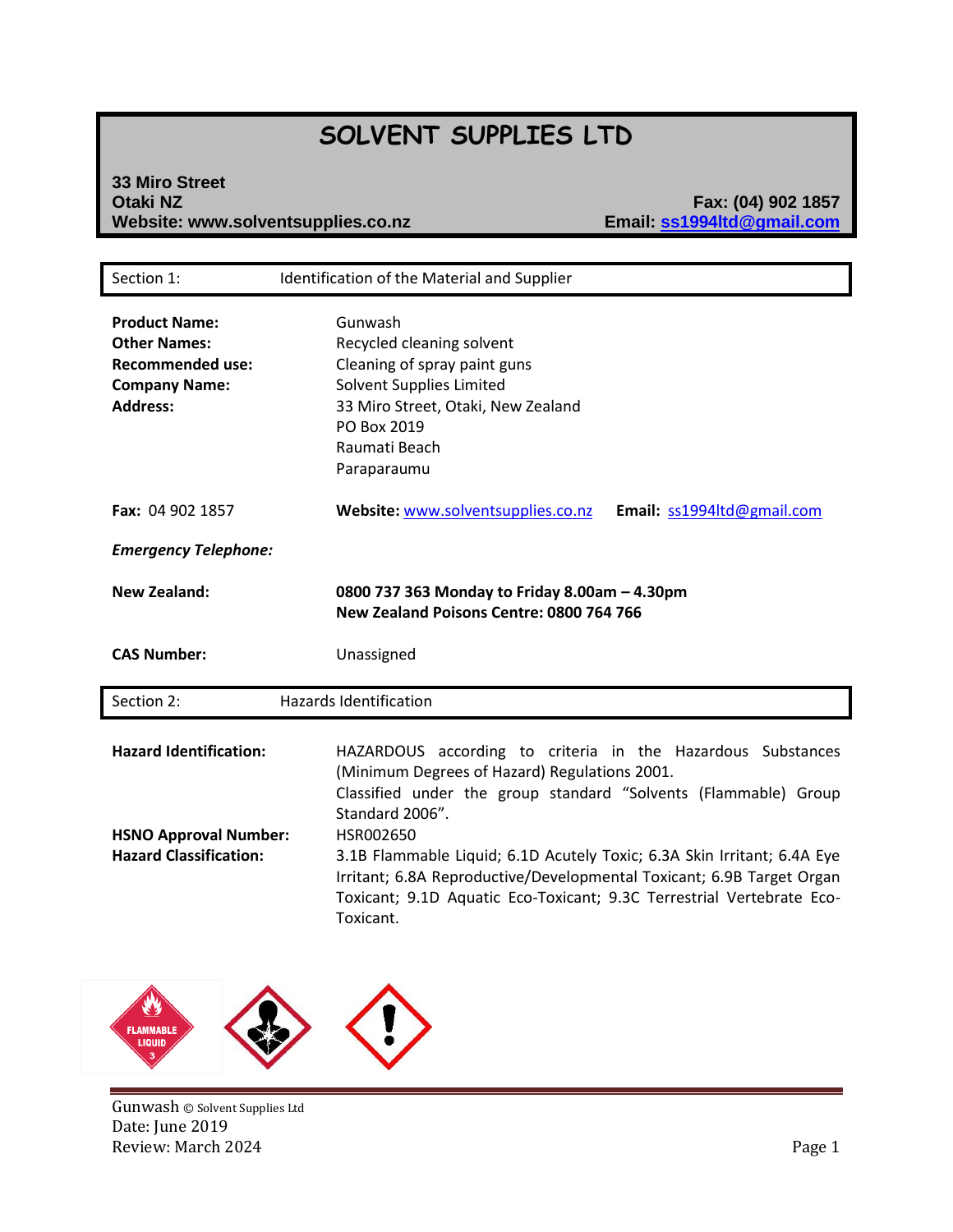## **Hazard and Precautionary Statements:**

- $\frac{1}{\sqrt{2}}$  Highly flammable liquid and vapour.
- $\downarrow$  Suspected of damaging fertility or the unborn child.
- $\frac{1}{\sqrt{2}}$  Wear protective gloves/clothing/boots/eye and face protection.

## **Warning:**

- $\overline{\phantom{a}}$  Read safety data sheet before use.
- $\frac{1}{\sqrt{1}}$  Keep out of reach of children.
- $\overline{\phantom{a} \bullet}$  Read label before use.
- $\downarrow$  Do not handle until safety precautions have been met and understood.
- $\downarrow$  Use personal protective equipment as required.
- $\frac{1}{\sqrt{2}}$  Keep away from all sources of ignition.
- $\frac{1}{\sqrt{2}}$  Harmful if swallowed.
- $\frac{1}{\sqrt{2}}$  Harmful if inhaled.
- $\leftarrow$  Causes skin irritation.
- $\leftarrow$  Causes serious eye irritation.
- $\blacktriangle$  May cause damage to internal organs.
- $\downarrow$  May cause long lasting effects to aquatic life.
- $\frac{1}{\sqrt{2}}$  Harmful to terrestrial invertebrates.
- $\ddot{\phantom{1}}$  If medical advice is needed, have product container or label at hand.

| Section 3: |  |
|------------|--|
|            |  |

# Composition/Information on Ingredients

| Ingredients:               | <b>CAS No:</b> | Concentration |
|----------------------------|----------------|---------------|
| Methyl Ethyl Ketone        | 78-93-3        | $0 - 25%$     |
| Toluene                    | 108-99-3       | 5-60%         |
| Xylene                     | 1330-20-7      | 5-60%         |
| Ethanol                    | 64-17-5        | $0 - 20%$     |
| Ketones                    |                | $0 - 20%$     |
| Alcohols                   |                | $0 - 20%$     |
| Esters                     |                | $0 - 20%$     |
| <b>Glycol Ethers</b>       |                | $0 - 20%$     |
| <b>Higher Hydrocarbons</b> |                | $0 - 20%$     |

## **Note:**

Composition is dependent upon product origin. Balance is made of other substances determined not to be hazardous.

Section 4: First Aid Measures

# **Workplace Facilities Required:**

Eye wash and safety shower facilities are recommended.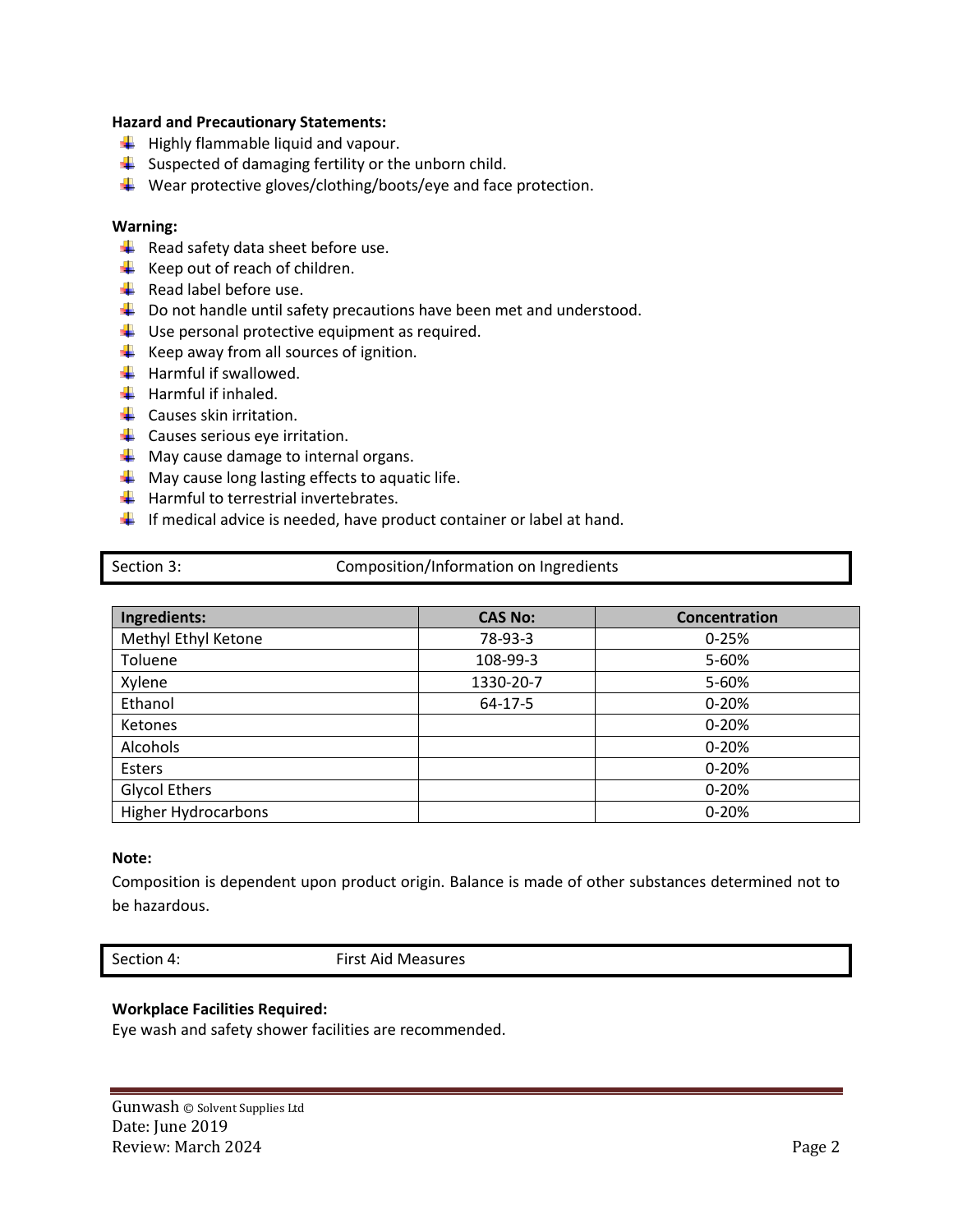| <b>Contact with Eyes:</b>             | Hold eyes open, flood with water for at least 15 minutes. Remove      |  |
|---------------------------------------|-----------------------------------------------------------------------|--|
|                                       | contact lenses if present and easy to do so. Continue rinsing. If eye |  |
|                                       | irritation persists, seek medical advice.                             |  |
| <b>Contact with Skin:</b>             | Immediately flush skin with plenty of soap and water for at least     |  |
|                                       | 15 minutes while removing contaminated clothing and shoes.            |  |
|                                       | Wash contaminated clothing before re-use. Call a doctor               |  |
|                                       | immediately.                                                          |  |
| If Inhaled:                           | Remove to fresh air and keep patient at rest in a position            |  |
|                                       | comfortable for breathing. Apply artificial respiration if not        |  |
|                                       | breathing and urgently seek medical advice.                           |  |
| <b>If Swallowed:</b>                  | DO NOT INDUCE VOMITING. Rinse mouth. Give large quantities of         |  |
|                                       | water. Never give anything by mouth to an unconscious person.         |  |
|                                       | Seek immediate advice. If vomiting occurs, keep head below hips       |  |
|                                       | to prevent aspiration to the lungs.                                   |  |
| <b>Personal Protective Equipment:</b> | The first aid responder is required to wear gloves and eye/face       |  |
|                                       | protection.                                                           |  |
| <b>Advice to Doctor:</b>              | Gunwash is a mixture of hydrocarbon solvents.                         |  |

Section 5: The Fighting Measures

**Hazchem Code: 3YE**

**Type of Hazard: Flammable Liquid**

# **Suitable Extinguishing Media:**

- $\frac{1}{\sqrt{2}}$  Use foam, dry chemical or carbon dioxide.
- $\ddot{\phantom{1}}$  Water may be used to flush spills away from exposures and to dilute spills to non-flammable mixtures.
- $\frac{1}{2}$  Water spray may be used to keep fire exposed containers cool.

# **Precautions in Connection with Fire:**

- $\downarrow$  Carbon dioxide and carbon monoxide may form when heated to decomposition.
- $\downarrow$  Container may explode when heated.
- Fire will produce irritating, poisonous and/or corrosive gases.
- $\ddot{\phantom{1}}$  Highly flammable will be easily ignited by heat, sparks or flame.
- $\ddot{\phantom{1}}$  Hazardous polymerization will not occur.
- $\downarrow$  May be fatal if inhaled, swallowed or absorbed through the skin.
- $\downarrow$  May irritate or burn skin and eyes.
- $\downarrow$  Run-off from fire control or dilution may pollute waterways.
- $\downarrow$  Vapours may form explosive mixtures with air.
- ↓ Vapours from run-off may cause an explosion hazard.
- $\downarrow$  Vapours may travel a considerable distance to source of ignition and flash back.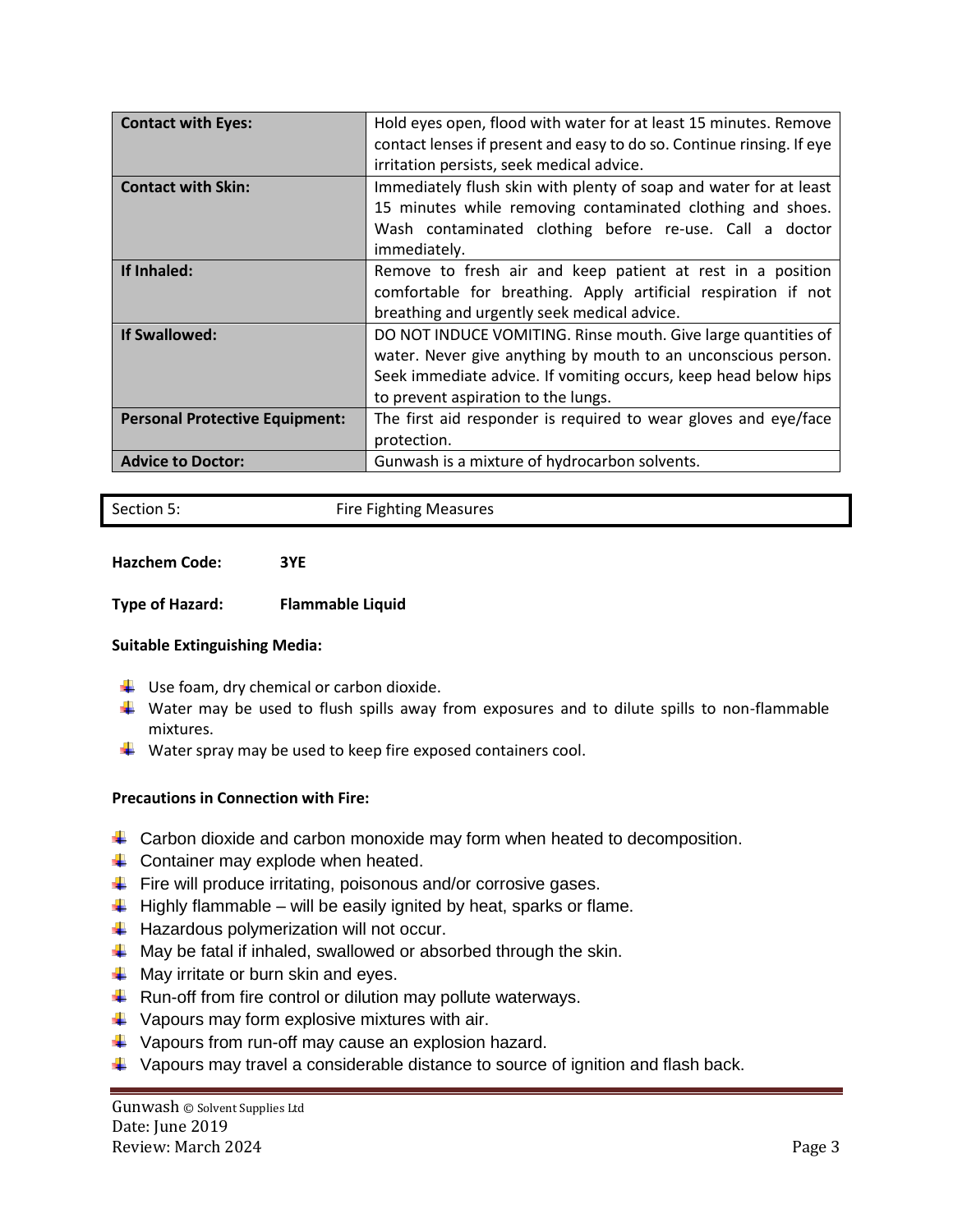- $\downarrow$  Vapours may collect in low or confined areas.
- $\ddotplus$  Wear SCBA fully encapsulating, gas tight suit when handling this substance.
- $\ddot{\phantom{1}}$  Structural fire fighters uniform is NOT effective for this material.

| Section 6: | <b>Accidental Release Measures</b> |
|------------|------------------------------------|
|            |                                    |

An emergency response plan is required under the Hazardous Substances (Emergency Management) Regulations 2001 when held in quantities greater than 1,000L.

## **Precautions:**

- $\downarrow$  Extinguish or remove all source of ignition.
- $\downarrow$  Clear area of all unprotected personnel.
- $\ddot{*}$  Keep unnecessary and unprotected personnel from entering the area.
- $\downarrow$  Consult the approved handler if applicable.
- $\frac{1}{\sqrt{2}}$  Avoid release into the environment.

## **Suitable Protective Equipment:**

 $\downarrow$  Emergency responders must use personal protective equipment including gloves, safety goggles and overalls. Use a full face piece positive pressure air supplied respirator.

WARNING: Air purifying respirators do not protect workers in oxygen-deficient atmospheres.

#### **Spill or leak procedures:**

Container and recover liquid where possible. Use non sparking equipment and tools. Collect liquid in an appropriate container or absorb with an inert material (e.g. vermiculite, dry sand or earth). Wear appropriate protection equipment. Do not use combustible materials, such as saw dust. Do not flush to sewer. If a leak or spill has not ignited, use water spray to disperse the vapours to protect personnel attempting to stop the leak and to flush spills away to an area from which it is able to be collected.

## **Small Spills:**

Absorb the liquid with sand, earth or other inert non-combustible absorbents. Place contaminated absorbent in sealed, labelled containers.

## **Large Spills:**

- $\frac{1}{\sqrt{2}}$  Immediately contact emergency services.
- $\frac{1}{2}$  Spill or leak area should be isolated immediately for at least 50m in all directions.
- $\frac{1}{\sqrt{2}}$  Keep upwind and to higher ground.
- $\frac{1}{\sqrt{2}}$  Keep unauthorized personnel away.
- $\leftarrow$  Ventilate enclosed spaces.
- $\frac{1}{\sqrt{2}}$  Shut off source of leak if safe to do so.
- $\downarrow$  Dike and contain spill.
- $\downarrow$  If possible, contain as much liquid for recycling.
- $\downarrow$  Take up liquid with earthed vacuum truck or absorb with sand, earth or other non-combustible absorbent.
- $\ddot{+}$  Place contaminated absorbent in sealed labelled containers.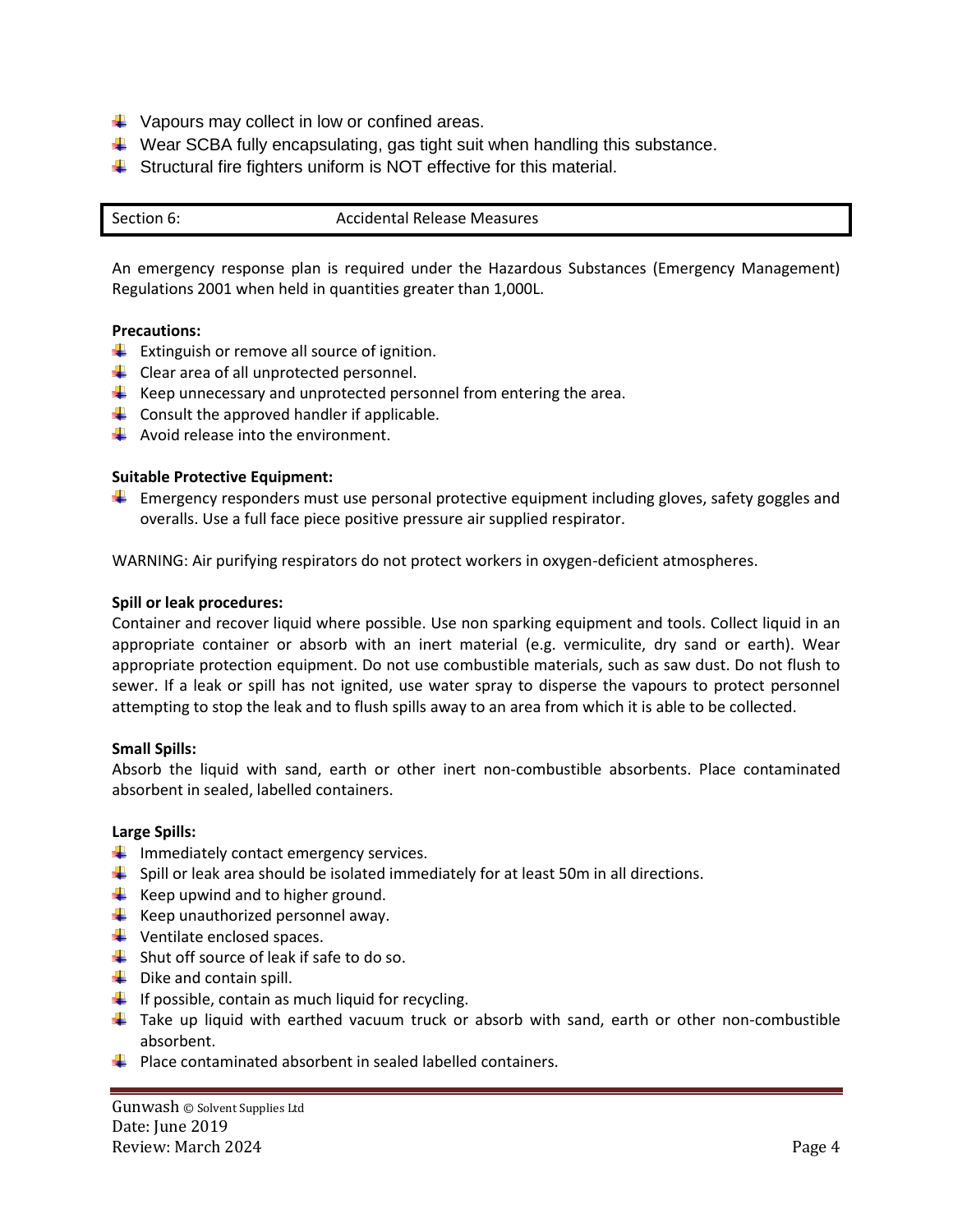- $\downarrow$  Do not contaminate streams, rivers or water courses.
- $\downarrow$  Do not flush to drains, sewers or streams.

#### **Water Spill:**

Notify regional council.

#### **Water Disposal Methods:**

Dispose of as per Section 13.

#### **Emergency Preparation:**

Ensure there is appropriate and adequate personal protective equipment, trained personnel and clean up materials for management of accidental release.

| Section 7. | Handling and Storage |
|------------|----------------------|
|            |                      |

#### **Precautions for safe handling:**

Explosive air-vapour mixtures may form. Earth and bond all transfer equipment, including tanks and drums. Have adequate fire equipment available.

#### **Avoid contact with the following incompatible substances:**

- $\leftarrow$  Class 1 Explosive.
- $\downarrow$  Class 2 Flammable gases and aerosols.
- $\downarrow$  Class 3.2 Liquid desensitized explosives.
- $\downarrow$  Class 4.1 and 4.2 Flammable solids.
- $\downarrow$  Class 4.3 "Dangerous when wet" substances.
- $\leftarrow$  Class 5.1 Oxidizers
- $\downarrow$  Class 5.2 Organic peroxides.

#### **Skin Protection:**

Wear impervious protective clothing including boots, gloves, lab coat, apron or coverall as appropriate to protect skin contact.

## **Eye Protection:**

Use chemical safety goggles and/or a full face shield where splashing is possible.

## **Safe Handling:**

- $\downarrow$  Keep away from heat, sparks, open flames and hot surfaces.
- $\downarrow$  No smoking.
- $\downarrow$  Storage and use areas should be no smoking areas.
- $\downarrow$  Keep container tightly closed.
- $\ddot{+}$  Keep away from food, foodstuffs, drinks and clothing.
- $\downarrow$  Do not eat, drink or smoke when using this product.
- $\ddot{+}$  Take off all contaminated clothing and wash before reuse.
- $\downarrow$  Wash hands/skin thoroughly after handling with soap and water.
- $\ddot{\phantom{1}}$  Ground/bond container and receiving equipment.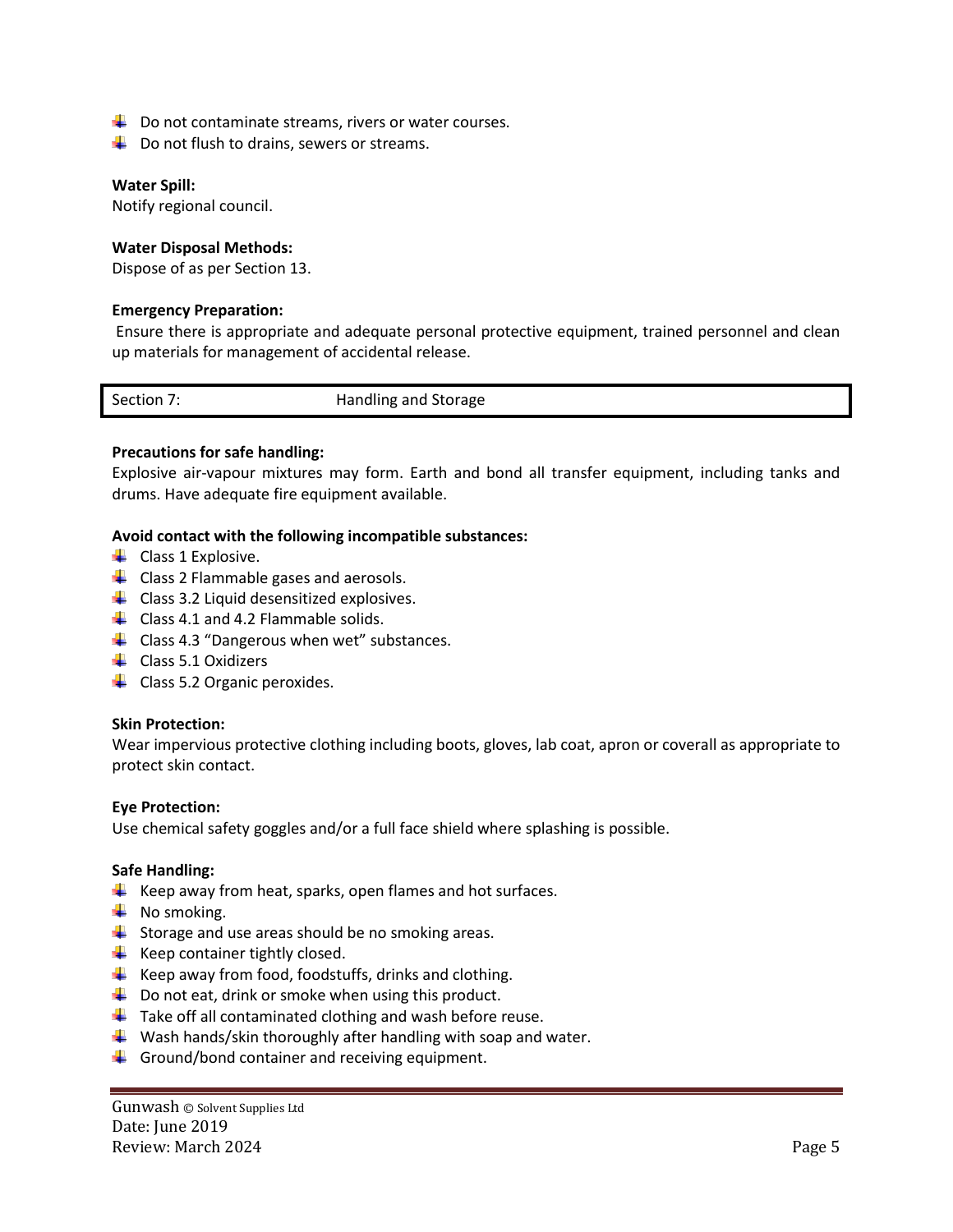- $\downarrow$  Use explosion proof electrical/ventilation/lighting.
- $\downarrow$  Use only non-sparking tools.
- $\downarrow$  Take precautionary measures against static discharge.
- $\downarrow$  Protect against physical damage.
- $\downarrow$  Separate from incompatibles.
- $\downarrow$  Use only outdoors or in a well ventilated place.
- $\downarrow$  Do not breathe fumes, mist, vapours or spray.
- **L** Containers of this material may be hazardous when empty as they may retain product residues (vapours/liquid).
- $\frac{1}{\sqrt{2}}$  Avoid release into the environment.

# **Approved Handler:**

An approved handler is required for this substance in quantities over 250L. If substance is stored in containers larger than 5L or 500L and if substance is stored in containers less than 5L.

## **Storage:**

- $\downarrow$  Storage and use areas should be non-smoking areas.
- $\downarrow$  Keep container tightly closed.
- $\downarrow$  Keep away from food, foodstuffs, drinks and clothing.
- $\ddot{\phantom{1}}$  Take precautionary measures against static discharge.
- $\downarrow$  Outside or detached storage is preferred.
- $\ddot{*}$  Store in a cool, dry and well ventilated location away from any area where the fire hazard may be acute.
- $\downarrow$  Protect against physical damage.
- $\downarrow$  Reduce stored product to minimum quantities.
- $\downarrow$  Do not store with incompatible substances.
- **L** Containers of this material may be hazardous when empty as they may retain product residues (vapours/liquid).

# **Site Store Requirements:**

Site store requirements such as fire separation distances, control of ignition sources, restricted access and explosive atmospheres should be adhered to and are defined in Hazardous Substances (Class 1 to 5 Controls) Regulations 2001.

Where the quantity stored exceeds 250L (including other 3.1B products) two correct type fire extinguishers are required to be located within 30m of the product. Refer to the Hazardous Substances (Emergency Management) Regulations 2001 for further details.

# **Spill Containment:**

Secondary containment is required under the Hazardous Substances (Emergency Management) Regulations 2001 when held in quantities greater than 1000L. Ensure that the containment facility is compatible with the substance.

# **Security:**

Store locked up when not in use. Protect against physical damage e.g. vehicle impact.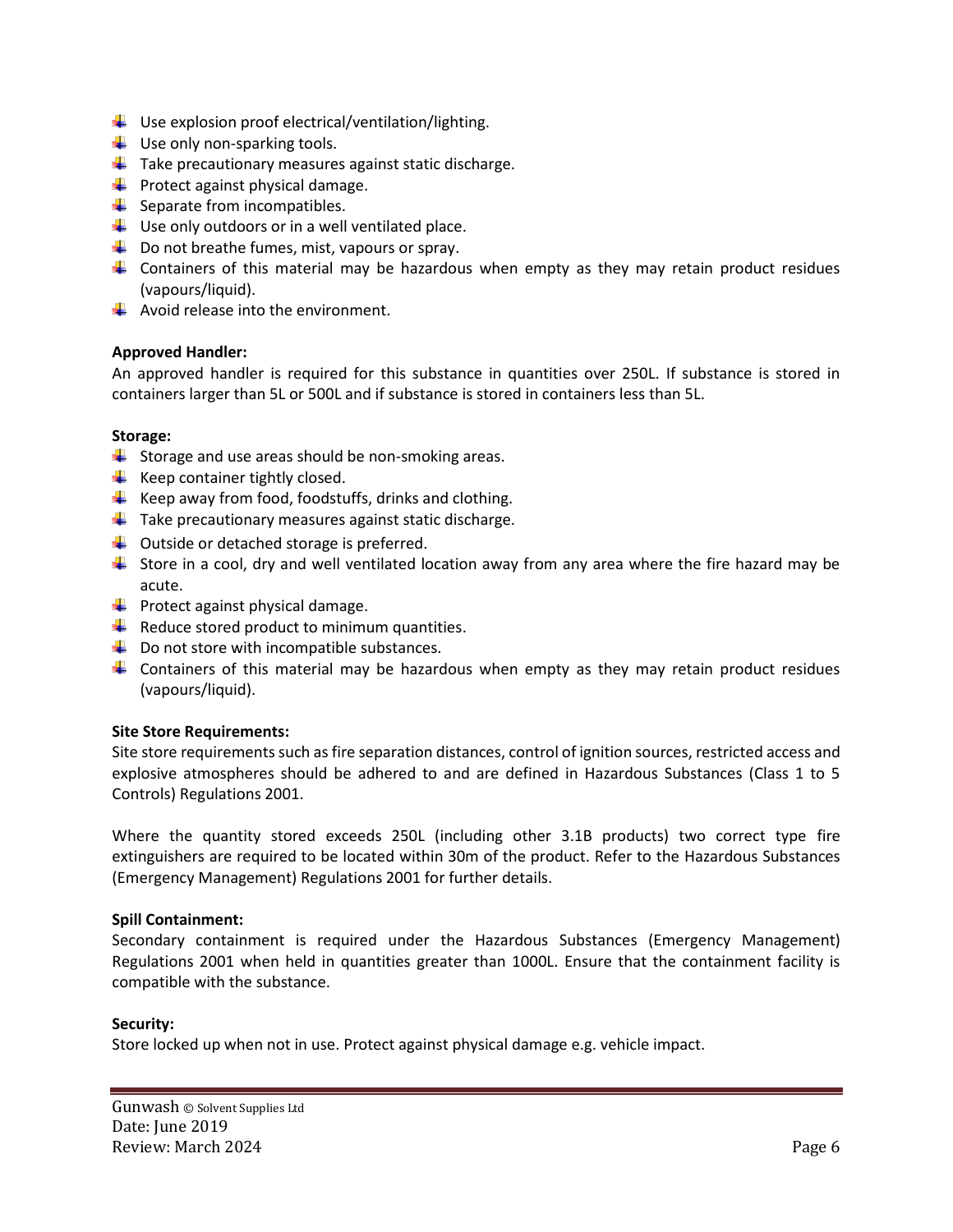# **Control of Storage Environment:**

Fire separation distances, control of ignition sources, restricted access and explosive atmospheres should be adhered to and are defined in Hazardous Substances (Class 1 to 5 Controls) Regulations 2001.

- Store in a cool, dry and well ventilated location, away from any area where the fire hazard may be acute.
- $\downarrow$  Ensure adequate ventilation of storage facility.
- $\downarrow$  Protect product from weather.
- $\downarrow$  Manage evaporative conditions.
- $\downarrow$  Ambient pressure should be maintained.
- $\downarrow$  Temperature conditions should not be excessive.
- $\downarrow$  Do not store with incompatible substances.

# **Packaging:**

Where on sold to consumers, the substance must be packaged in containers that comply with the Hazardous Substances (Packaging) Regulations 2001.

It is an offence to exceed the HSNO Exposure Standard including the Workplace Exposure Standards, unless provided as guidance only under Section 77B.

## **Workplace Exposure Standards:**

| Ingredient          | <b>PPM/STEL</b>          | <b>PPM/TWA</b> |
|---------------------|--------------------------|----------------|
| Methyl Ethyl Ketone | 300                      | 150            |
| Toluene             | $\overline{\phantom{0}}$ | 50 (SKIN)      |
| Xylene              | $\overline{\phantom{0}}$ | 50             |

## **Engineering Controls:**

- $\downarrow$  Hazardous atmosphere zones must be identified and managed.
- $\downarrow$  Controlled zones must be identified and managed.
- $\ddot{\phantom{1}}$  Product must be stored and used in the appropriate building type.

Refer to Hazardous Substances (Class 1 to 5 Controls) Regulations 2001. Hazardous Substances (6, 8 and 9 Controls) Regulations 2001 and Hazardous Substances Transfer Notice Gazette Number 35.

# **Hierarchy of Controls:**

As per the HSE Act 1992, the hierarchy of control measures should be considered in relation to this substance (Eliminate, Isolate or Minimize).

# **Ventilation System:**

Local exhaust ventilation usually required. Provide explosion proof ventilation system.

## **Personal Protective Equipment:**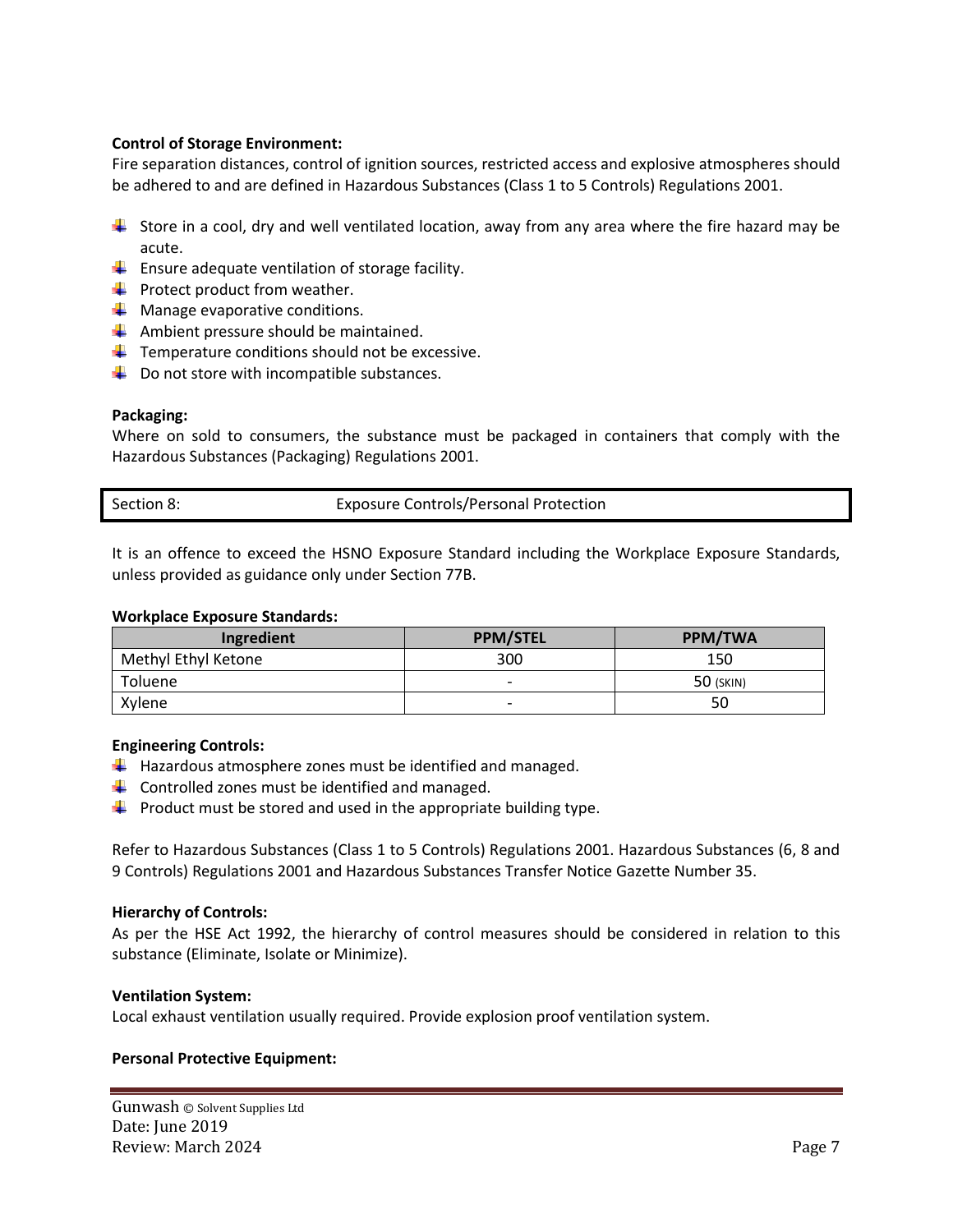Avoid contact with the skin, eyes and avoid breathing the vapour or spray mist. For normal use, the following equipment is necessary:

- $\leftarrow$  Chemical face shield.
- $\overline{\phantom{a}}$  Avoid using contact lenses.
- $\leftarrow$  Chemical resistant gloves.
- $\downarrow$  Non-combustible overall done up.
- $\downarrow$  Where the risk of splashing exists, use a chemical resistant apron.
- $\ddot{*}$  Rubber boots with chemical resistant soles.

If exposure limits are exceeded and engineering controls are not feasible, a half face organic vapour respirator may be worn. Exposure limits with respirator use must not be exceeded.

| <b>Un Number:</b>           | 1993                          |
|-----------------------------|-------------------------------|
| <b>Packing Group:</b>       | Ш                             |
| <b>Hazchem Code:</b>        | 3YE                           |
| <b>Description:</b>         | Clear, colourless liquid      |
| Odour:                      | Characteristic Aromatic Odour |
| <b>Vapour Pressure:</b>     | Unknown                       |
| <b>Vapour Density:</b>      | Unknown                       |
| <b>Boiling Point</b>        | 80-140°C                      |
| <b>Freezing Point</b>       | Unknown                       |
| Solubility:                 | Unknown                       |
| Flash point:                | $>23^{\circ}$ C               |
| <b>Specific Gravity:</b>    | Typically 0.85@20°C           |
| pH:                         | Unknown                       |
| % Volatiles by volume @21°C | 100                           |

Section 10: Stability and Activity

## **Stability:**

- $\downarrow$  Stable under ordinary conditions of use and storage.
- $\overline{\phantom{a}}$  Container may burst when heated.
- $\downarrow$  Hazardous decomposition products: Carbon Dioxide and Carbon Monoxide may form when heated to decomposition.
- $\frac{1}{\sqrt{2}}$  Hazardous polymerization will not occur.

#### **Conditions to Avoid:**

Contact sparks, heat, flames and hot surfaces. Ignition sources may result in combustion of the substance.

#### **Incompatibility:**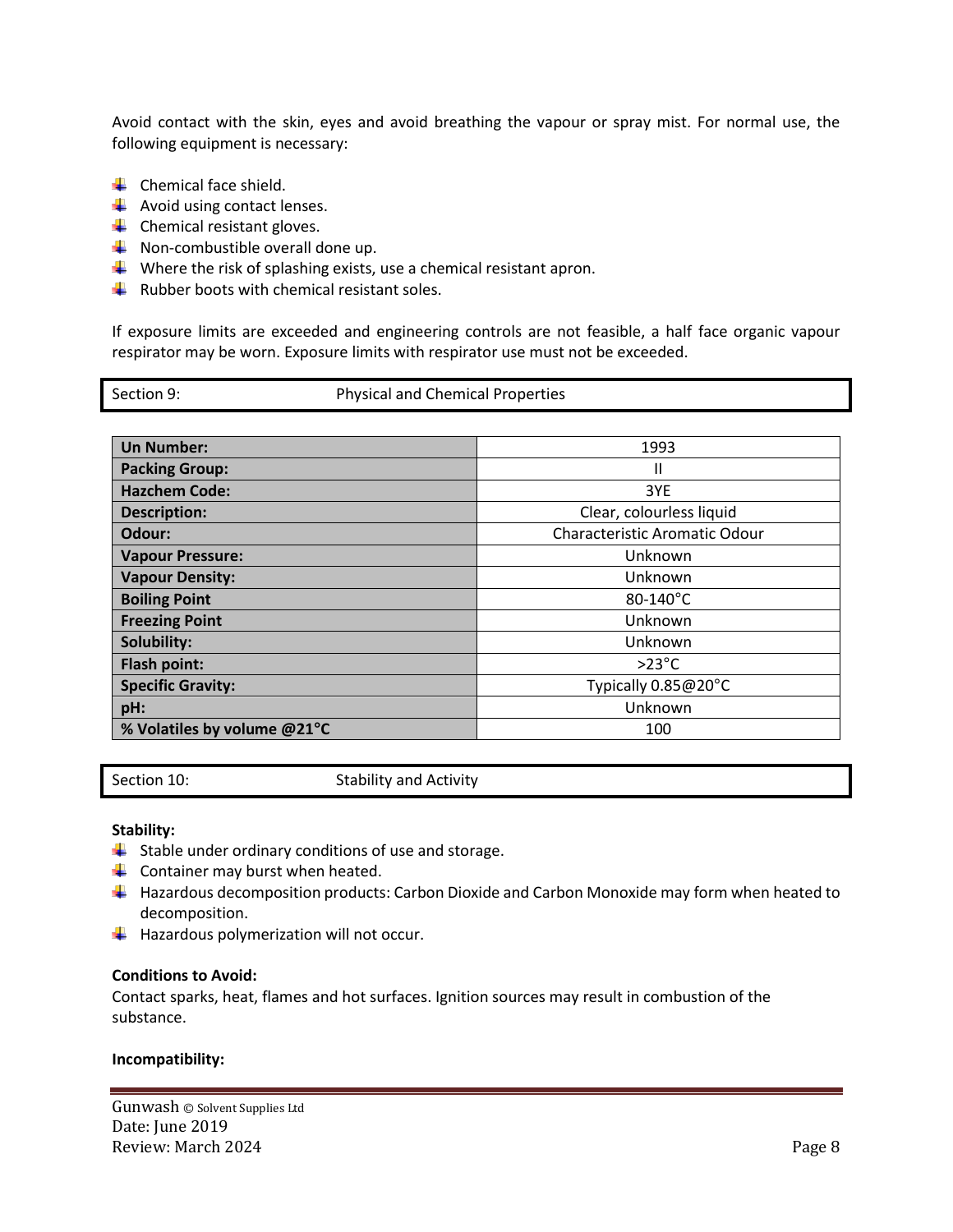Avoid contact with the following incompatible substances:

- $\downarrow$  Class 1 Explosive.
- $\downarrow$  Class 2 Flammable gases and aerosols.
- $\downarrow$  Class 3.2 Liquid desensitized explosives.
- $\downarrow$  Class 4.1 and 4.2 Flammable solids.
- $\downarrow$  Class 4.3 "Dangerous when wet" substances.
- $\downarrow$  Class 5.1 Oxidizers
- Class 5.2 Organic peroxides.

| Section 11: | Toxicological Information |
|-------------|---------------------------|
|             |                           |

## **Oral rat LD50: >6g/kg**

*No additional information is available.*

| Inhalation:                | Inhalation may cause irritation of the upper respiratory tract. Symptoms of over<br>exposure may include: fatigue, confusion, headaches and drowsiness. Peculiar<br>skin sensations (e.g. pins and needles) or numbness may be produced. Very high<br>concentrations may cause unconsciousness and death. Inhalation hazard is<br>increased at higher temperatures. |
|----------------------------|---------------------------------------------------------------------------------------------------------------------------------------------------------------------------------------------------------------------------------------------------------------------------------------------------------------------------------------------------------------------|
| Ingestion:                 | Swallowing may cause abdominal spasms and other symptoms that parallel over<br>exposure from inhalation. Aspiration of material into the lungs can cause<br>chemical pneumonitis which may be fatal.                                                                                                                                                                |
|                            |                                                                                                                                                                                                                                                                                                                                                                     |
| <b>Skin Contact:</b>       | Causes irritation. May be absorbed through skin.                                                                                                                                                                                                                                                                                                                    |
| <b>Eye Contact:</b>        | Causes severe eye irritation with redness and pain.                                                                                                                                                                                                                                                                                                                 |
| <b>Chronic Exposure:</b>   | Reports of chronic poisoning describe anemia, decreased blood cell count and<br>bone marrow hypoplasia. Liver and kidney damage may occur. Repeated or                                                                                                                                                                                                              |
|                            | prolonged contact has a defatting action causing drying, redness or dermatitis.                                                                                                                                                                                                                                                                                     |
| <b>Aggravation of Pre-</b> | Persons with pre-existing skin disorders or impaired liver or kidney function may                                                                                                                                                                                                                                                                                   |
| <b>Existing Condition:</b> | be more susceptible to the effects of this substance. Vapours have a narcotic                                                                                                                                                                                                                                                                                       |
|                            | effect and prolonged inhalation may result in narcosis, unconsciousness or in the                                                                                                                                                                                                                                                                                   |
|                            |                                                                                                                                                                                                                                                                                                                                                                     |
|                            | worst case, death.                                                                                                                                                                                                                                                                                                                                                  |
| Reproductive               | This substance is a suspected human reproductive or developmental toxicant.                                                                                                                                                                                                                                                                                         |
| Hazard:                    |                                                                                                                                                                                                                                                                                                                                                                     |
|                            |                                                                                                                                                                                                                                                                                                                                                                     |

| Hazard Identification<br>Section 12: |
|--------------------------------------|
|--------------------------------------|

## **Eco-Toxicity:**

Eco-toxic in the aquatic environment and to terrestrial vertebrates.

# **Persistence and degradability:**

*When released into the soil, this material may:*

- $\overline{\phantom{a}}$  Evaporate to a moderate extent.
- $\overline{\phantom{a}}$  Leach into ground water.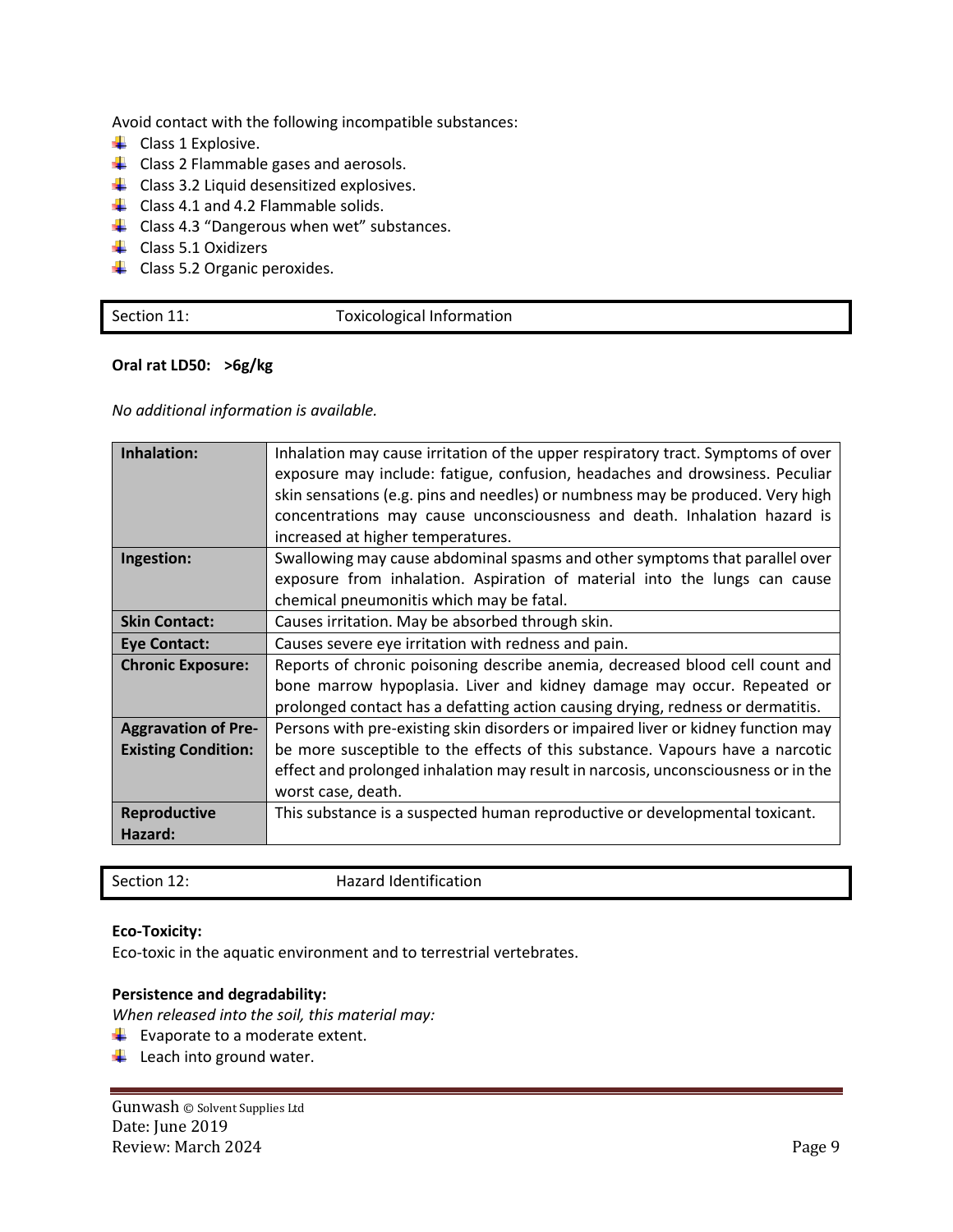$\bigstar$  Biodegrade to a moderate extent.

## *When released into the water, this material may:*

- $\downarrow$  Evaporate to a moderate extent.
- $\overline{\phantom{a}}$  Biodegrade to a moderate extent.

# *When released into the water, this material may:*

- $\downarrow$  Moderately degrade by reaction with photo-chemically produced hydroxyl radicals.
- $\frac{1}{2}$  Expect to have a half-life of less than one day.

## **Bio-Accumulative Potential:**

This material is not expected to significantly bio-accumulate.

## **Mobility:**

Unknown.

| Section 13:<br><b>Disposal Considerations</b> |  |
|-----------------------------------------------|--|
|-----------------------------------------------|--|

## **Disposal:**

Dispose of as hazardous waste according to the Hazardous Substances (Disposal) Regulations 2001. May be suitable for re-processing at an approved solvent recycling processing facility.

Do not dispose of into sewer systems.

# **Disposal of Packaging:**

Where appropriate, reuse or recycle empty container or contact local council for disposal information.

Section 14: Transport Information



**Classified as a dangerous good according to NZS 5433:2007.**

| <b>Proper Shipping Name:</b> | Flammable Liquid NOS (Toluene) |
|------------------------------|--------------------------------|
| <b>Hazard Class:</b>         |                                |
| <b>UN Number:</b>            | 1993                           |
| <b>Packing Group:</b>        |                                |

Section 15: Regulatory Information

## **HSNO Approval Code: HSR 002650**